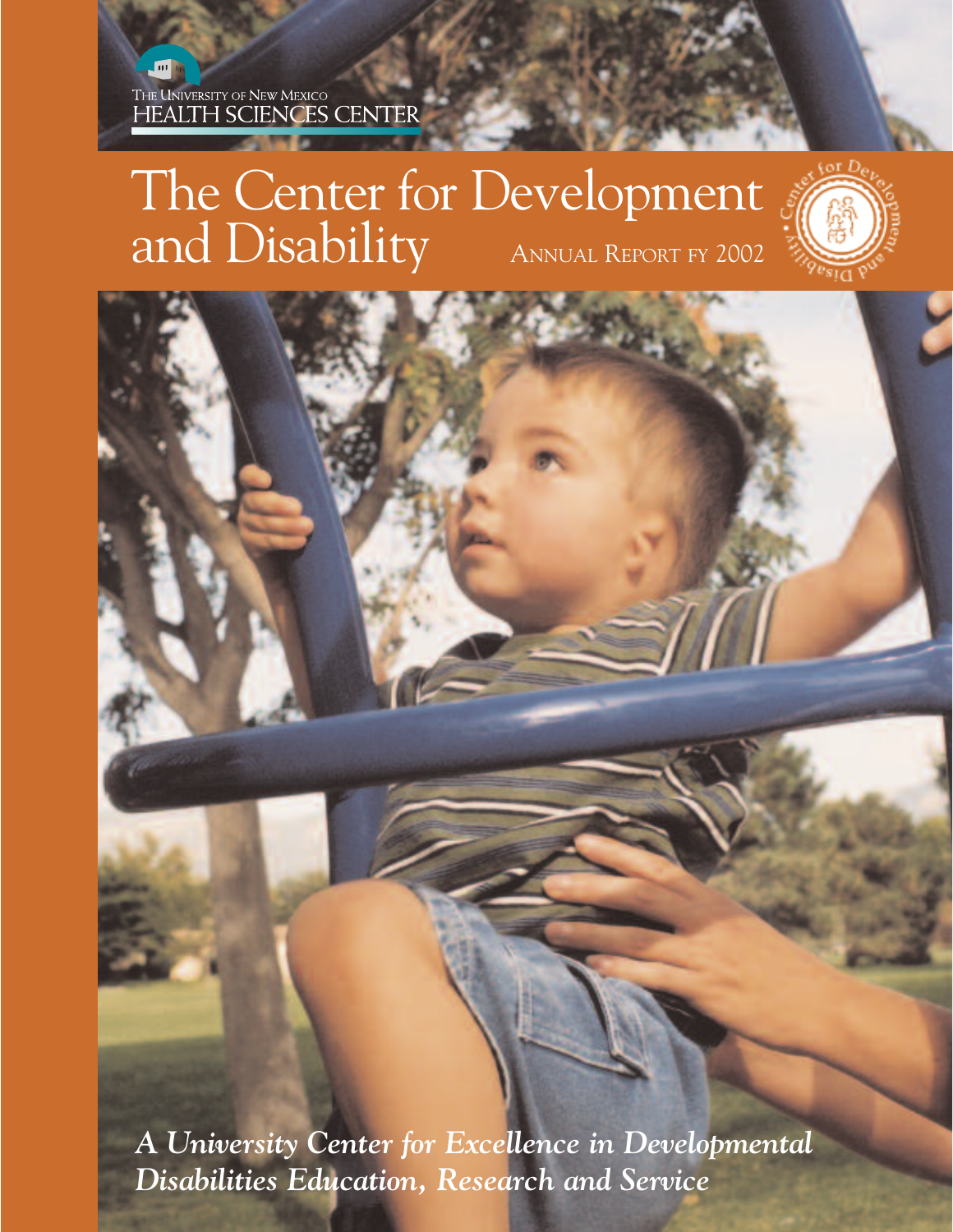## The Center for Development and Disability

The Center for Development and Disability (CDD) is New Mexico's University Center for Excellence in Developmental Disabilities Education, Research and Service (previously known as a UAP). These centers are authorized by the Developmental Disabilities Assistance and Bill of Rights Act to build the capacities of states and communities to respond to the needs of individuals with developmental disabilities and their families and are given core funding by the Administration on Developmental Disabilities (ADD). Funding for other programs and projects is obtained through state contracts, federal grants and private funding. There are 61 centers located in every state and territory, which function as a national network of programs.

The mission of the CDD is the full inclusion of people with disabilities and their families in their community by: engaging individuals in making life choices; partnering with communities to build resources; and improving systems of care.

The CDD accomplishes this mission through innovative:

- Interdisciplinary training
- Dissemination of information
- Provision of exemplary direct service and technical assistance
- Applied research

The following values direct the work of the CDD and its programs:

- Cultural and linguistic diversity
- Inclusion and accessibility for all individuals
- Partnerships and collaboration that encourage capacity building within communities
- Innovative, interdisciplinary & research-based practice



#### **The Center's Impact in New Mexico CUR VISION**

#### **SOURCES OF FUNDING: FY 2002** TOTAL FUNDING: \$6,160,133 State 23.2% \$1,426,786 State (Federal Flow-Through) 27.4% \$1,689,122 State Combined) 51% \$3,115,910 Medicaid 23.3% \$1,432,337 **Other** 0.3% \$20,551 |<br>Federal 22.8% \$1,402,043 University 3.1% \$189,292

Guided by individuals with disabilities and their families who help design, provide, and evaluate our efforts, the Center for Development and Disability:

- Identifies, develops and strengthens opportunities and choices for all persons with disabilities and their families throughout their lives so that they are included in all aspects of society;
- Participates in collaborations to enhance resources and maximize opportunities for all persons with disabilities, their families and those who support them;
- Responds to the most important interests and concerns of all persons with disabilities and their families through leadership in education, research and service; and
- Influences policies to reflect what is known about the variety of strengths and needs of all persons with disabilities and their families, while recognizing and integrating the diverse values of individuals, families and communities.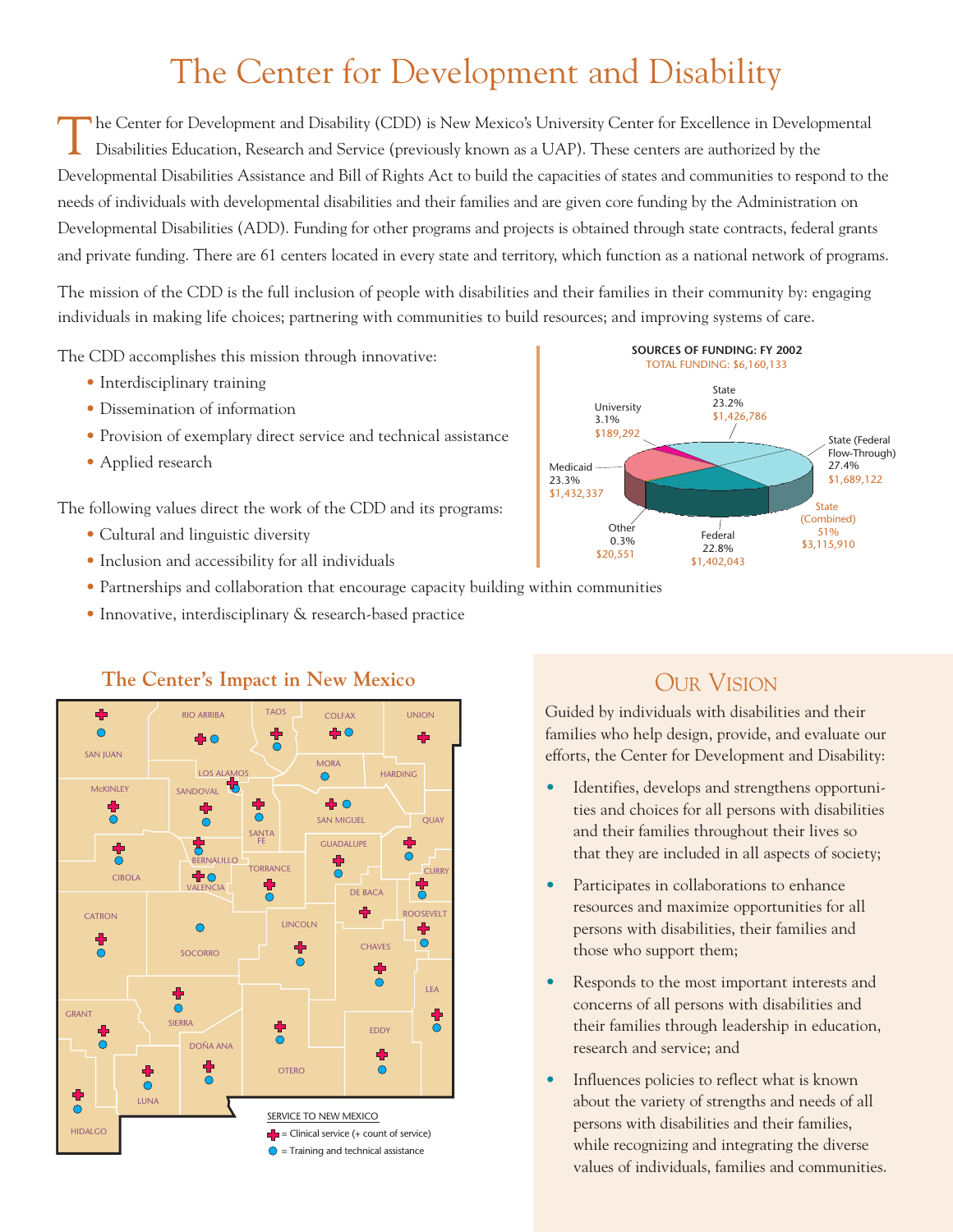### **CDD Programs and Projects**

The Center for Development and Disability consists of numerous programs funded by a variety of different state and federal agencies. All CDD programs are committed to the mission of the CDD and to providing services and supports to individuals with disabilities and their families throughout New Mexico. CDD programs support the mission of the University of New Mexico Health Sciences Center as follows:

#### **Innovative, Collaborative Interdisciplinary Education**

**Access to Electronic Health** provides training for library personnel and information providers in senior centers in New Mexico on accessing health information on disabilities and related issues, and facilitates partnerships among existing consumer health information networks in New Mexico.

**Building Capacity in the Health Care Community** is a training and awareness project designed to increase cooperation between healthcare providers and local early intervention providers for early identification and referral.

**The CDD Partnership Initiative** researched national best practice for the development of real partnerships with people with developmental disabilities and their families from which a series of recommendations for recruitment and training of advisory board members and a system of co-worker supports were designed and are being implemented.

**The Early Childhood Evaluation Program** offers training and technical assistance to community providers, local health care providers, students from multiple disciplines, and others serving young children with suspected disabilities or special health care needs.

**Early Childhood Network** provides collaborative and responsive training, consultation and technical assistance to groups and individuals working with infants and toddlers with developmental delays or risk conditions and with their families statewide.

**Family Support Project** is a systems change project that is working with families of adolescents and young adults with developmental disabilities and the NM Department of Health to develop a model of family directed support.

**First National Native American Early Childhood Meeting Support** conducted to provide technical assistance and information to participating early childhood tribal programs nationwide.

**The Medically Fragile Case Management Program** trains undergraduate and graduate nurses in RN case management.

**NM LEND Program** is an intensive graduate and post-graduate leadership training program in neurodevelopmental disabilities and is conducted by an interdisciplinary faculty. Fellows participate in a variety of experimental learning opportunities covering specific areas such as clinical skills, public policy, leadership skills, ethics, and family centered care.

**The NMONE Training Project** researched best practice, and finalized criteria for excellent services to people with developmental disabilities by One Stop Career Centers, which were refined through extensive feedback from key stakeholders and form the basis of field-tested training, a manual, and an information kit.

**NO Walls** is a community technology center, which collaborates with the Albuquerque Public Library to increase the capacity of persons with disabilities, their families, service providers, teachers, and advocates in the Albuquerque metropolitan area to use computer technology to access information.

**The Preschool Network** provides training, technical assistance, and evaluation support to those working with young children, 3-5 years old, with developmental delays or special education needs in New Mexico.

**Project Na'nitin** developed training to maximize the knowledge and skills of Navajo paraprofessionals and parents to work more effectively with children with special needs.

**Project SET** offers training and technical assistance to community teams, including parents, who work with young children with Autism Spectrum Disorder.

**An Annual Public Policy Institute** provides training for graduate students, family members and pediatric residents on the legislative process and how to positively impact public policy.

**Southwest Autism Network** is a statewide family support, technical assistance and training network that employs trained regional parent coordinators to provide training and support in their communities.

**Special Education Leadership in Development Disabilities Pilot Program** developed a proposal to expand leadership training to Doctoral Students in Special Education.

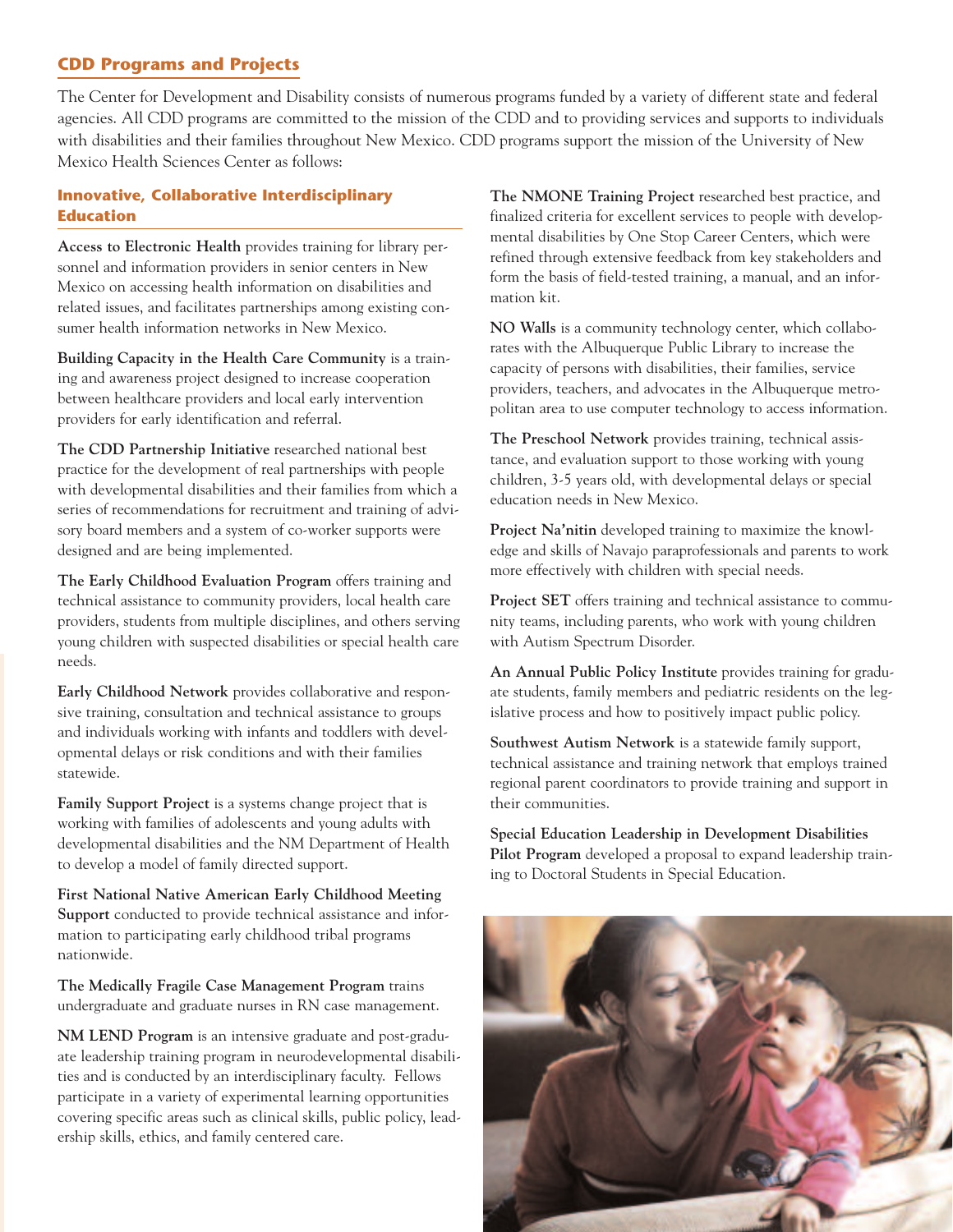#### **Distance Learning and Web-based Courses**

#### **Assessment and Interventions: Case Studies in**

**Deafblindness**, an online web course, was developed to encourage participants to discuss assessment and intervention strategies through problem-based learning and case analysis on a variety of children and youth who are deafblind.

**Autism Spectrum Disorder** is an online web course and was developed to train interdisciplinary teams including family members, teachers, therapists, educational diagnosticians, educational assistants, administrators, and university students with the overall goal of increasing the participants' skills in the development of individualized educational programs for children with pervasive developmental disorder/autism.

**EDETS Online** was an online tutorial providing early intervention professionals with an interactive tool designed to help insure appropriate eligibility determination and evaluation practices according to the New Mexico Family Infant Toddler Program (FIT) requirements (Part C of the Individuals with Disabilities Education Act).

**Functional Behavior and Positive Supports**, an online web course on functional behavioral analysis (assessment) and positive behavior supports for children in public schools, was developed at the CDD by an interdisciplinary team in collaboration with the Albuquerque Public School District.

**Overview of Deafblindness with an Emphasis in Communication** is an online web course sponsored by the CDD and the University of New Mexico Special Education Program, Emphasis in Mental Retardation and Severe Disabilities and is designed for families, individuals, or educational teams working with an individual who is deafblind



**Project SET** (Specialized Early Teaching for Young Children with Autism Spectrum Disorders) is offering a series of regionbased, online discussions designed for individuals interested in young children, up to five years of age, with confirmation of Autism Spectrum Disorder diagnosis.

#### **Applied Research and Policy Analysis**

**Annual Research Symposium on Disability and Health in New Mexico** is held in collaboration with the NM Department of Health.

**Emotion-Related Learning and Affective Identification in Children with Autism** is an interdisciplinary pilot project investigating the abilities of children with autism to change their behavior by using information in the environment.

**Health Promotion and Disease Prevention for People with Disabilities** in collaboration with the Office of Disability and Health, this program will implement and compare two health promotion interventions for people with disabilities; collect, analyze, and disseminate disability data; and provide capacity building efforts within the Department of Health to promote the health of people with disabilities.

**Infrastructure Study** was a qualitative research project resulting in the "2002 Report of the Infrastructure Study: Recruitment and Retention of Direct Support Staff in New Mexico" with recommendations to the State of New Mexico.

**Long Term Services Division Database** oversees the collection and analysis of data around staff training and turnover of personnel in community agencies.

**Quarterly meetings of the MCHB Collaborative**, consisting of representatives from MCHB funded programs in New Mexico, are held to discuss future directions.

**Preschool Practices and Professional Development Priorities in New Mexico Preschool Programs** surveyed teachers, paraprofessionals, evaluators, therapists, and administrators in New Mexico public preschool programs, assessing professional development and preschool practice.

**SSI Research Project** is a national collaborative project investigating the use of interdisciplinary diagnostic team evaluations in determining eligibility for the SSI program.

**Technical Assistance Document for Early Childhood Assessment Report Writing** is being developed collaboratively with New Mexico State University and from the New Mexico Guidelines for Early Childhood Assessment Reports.

**UNM Early Childhood Evaluation Program Telehealth Pilot Project** utilized the UNM Telehealth facilities to bring specialized evaluation services to children with complex developmental needs in rural New Mexico.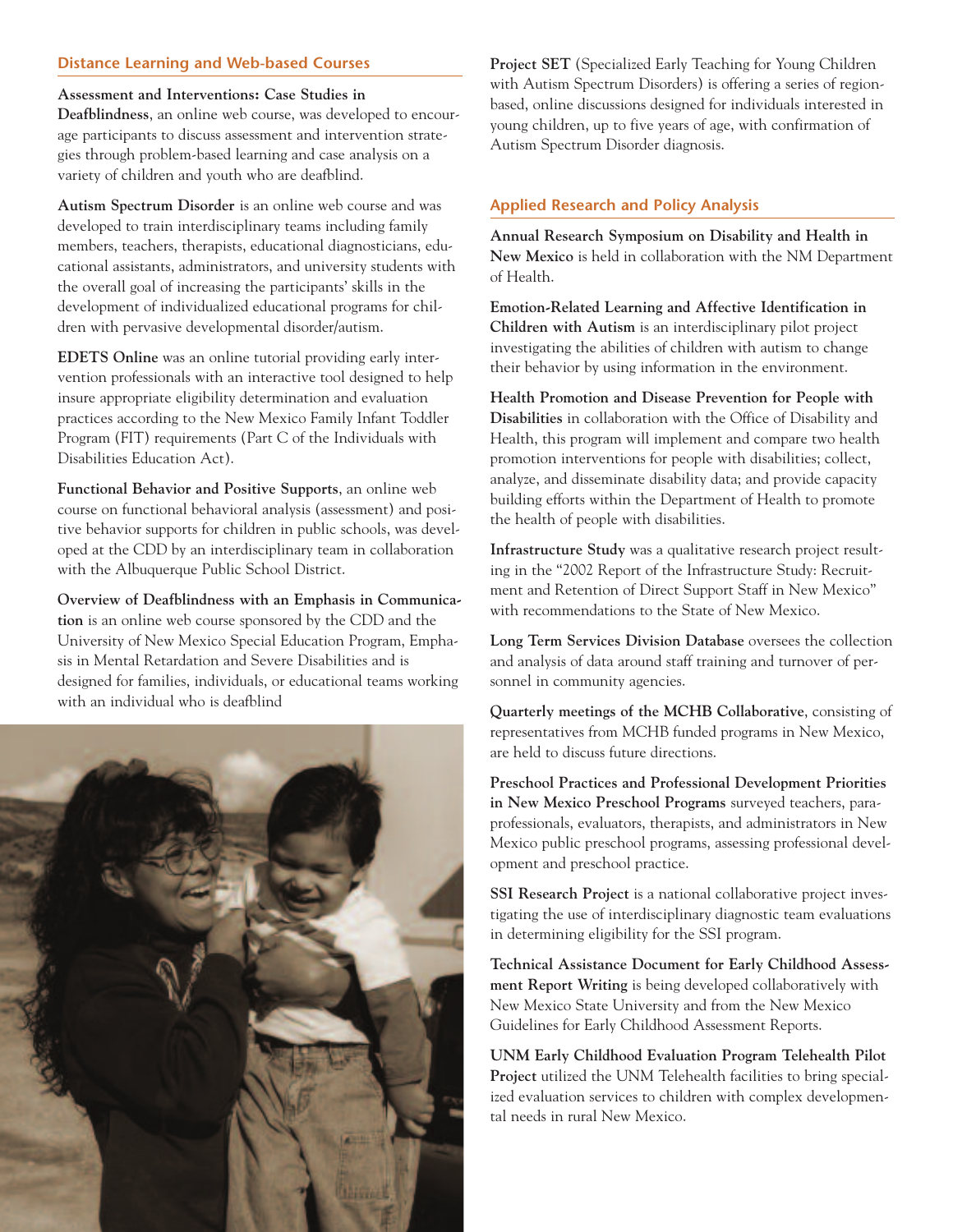#### **Interdisciplinary Healthcare**

**Autism Diagnostic Clinic** sees children ages 3 to 21 to confirm or rule out the diagnosis of autism.

**The Early Childhood Evaluation Program** provides statewide diagnostic developmental evaluation services for children birth to three years of age in their communities.

**Indian Children's Program** provides supplemental services to Native American children birth through 21 years old who have developmental disabilities and special needs.

**Medically Fragile Case Management Program** provides nurse case management services to medically fragile individuals and their families throughout New Mexico through nine community based satellites.

**Project SET** provides consultative services for young children with Autism Spectrum Disorder to assist early intervention programs and schools in developing effective intervention plans.

**Supports and Assessment for Feeding and Eating (SAFE) Clinic** is a lifespan feeding and aspiration prevention clinic for individuals with developmental disabilities.

#### **Dissemination of Information**

**Bilingual Services for the CDD Information** services was supported by the State Department of Education, to provide information and referral for Spanish-language calls and support the purchase of Spanish-language materials.

**CDD Library and Information Network for the Community (LINC)** has a web-based catalogue of comprehensive resources, consisting of books, videocassettes, audiocassettes, training manuals, and periodicals, that address the information needs of individuals with disabilities, their families, providers, and advocates.

**CDD Website** features Center programs, projects, and links to local, state, and national resources: http://cdd.unm.edu.

**Early Childhood UPDATES** is a monthly newsletter produced and disseminated by the Early Childhood Division with a focus on services for children 0-3 and their families. It is also available online.

**Information Center for NM with Disabilities and Babynet** is an information and referral center.

**NETWORK NEWS** is a bi-monthly newsletter produced and disseminated by the Preschool Network, of the Early Childhood Division, for those serving children with special needs in New Mexico preschool settings. It is also available online.

**Touch Points** is a newsletter for families and providers for children who have dual sensory impairments and is produced and disseminated by the Project for New Mexico Youth and Children who are Deaf/Blind.



#### **CDD DATA FOR FY02**

- n **260** healthcare professional students from several different disciplines (medicine, nursing, physical therapy, occupational therapy, speech therapy, audiology, social work, nutrition, psychology, and health administration) received training on developmental disabilities from CDD faculty and staff.
- n **7,788** healthcare providers, educators, paraprofessionals, parents and self-advocates participated in CDD training activities held throughout New Mexico.
- n CDD programs provided case management and/or evaluation services to **1,065** New Mexicans.
- n Training and technical assistance activities conducted by CDD programs were held in **97% (32/33)** of the counties in New Mexico.
- n The Information Center for New Mexicans with Disabilities provided information and referral services to **2,280** individuals and the CDD Resource Center assisted 500 providers, parents, self-advocates, educators and state agency staff with accessing disability related information.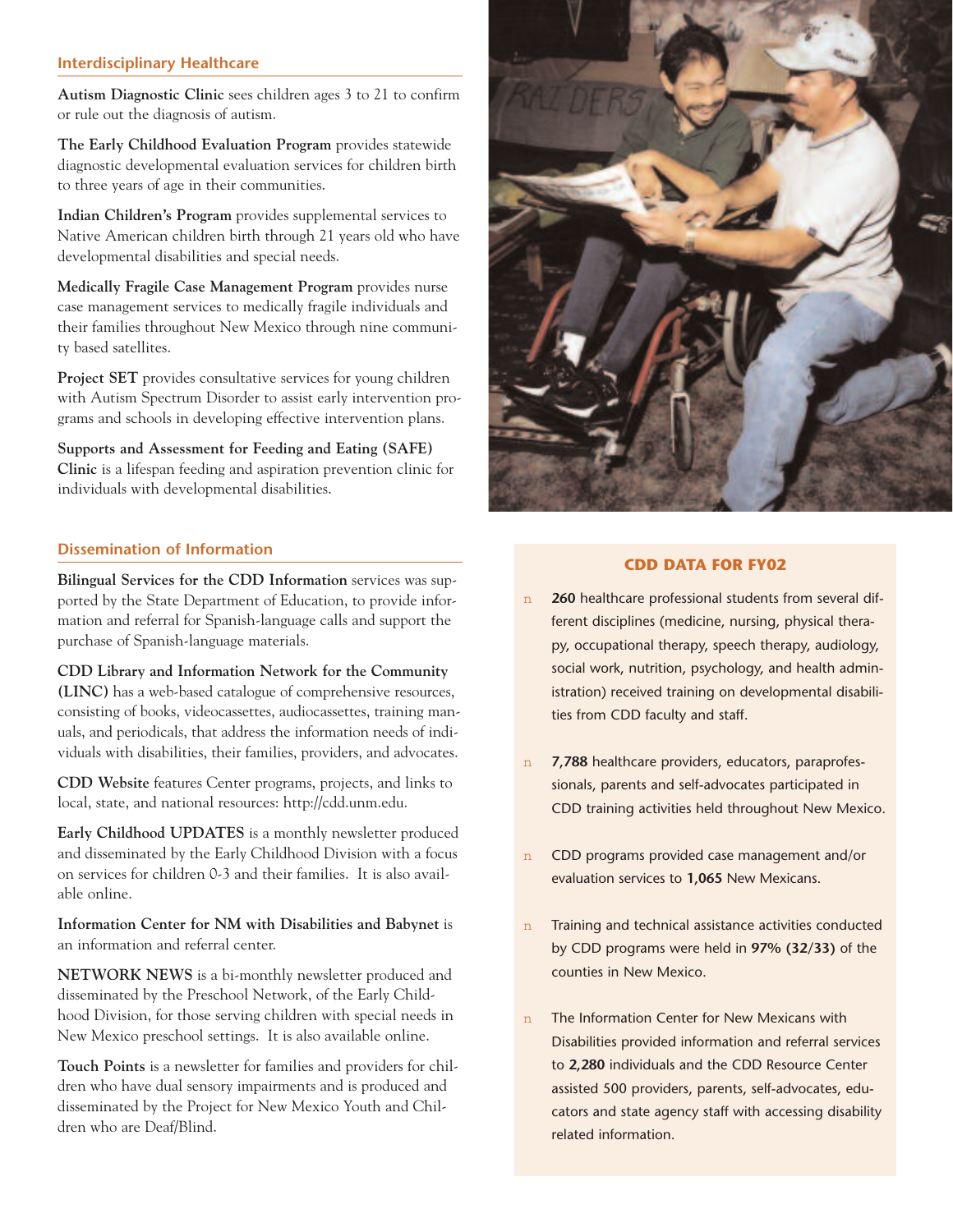

#### **Publications and Resources developed by CDD staff and faculty**

Adnams, C., **Kodituwakku, P.W**., May, P.A., & Viljoen, D. (2001). Patterns of cognitive-motor deficits in children with fetal alcohol syndrome from a community in South Africa. *Alcoholism: Clinical and Experimental Research*, 25, 192-198.

**Baker-McCue, T.**, contributor, *Patient and Family Faculty Programs*, The Institute for Family-Centered Care, Bethesda, Maryland, 2002.

**Baker-McCue, T.**, editorial advisor and contributor, Santelli, Poyadue, Young, *The Parent to Parent Handbook, Connecting Families of Children with Special needs*, (2001) Baltimore: Paul H Brookes.

Burtner, P. A ., McMain, M.P., & **Crowe, T.K.** (2002) Use of pediatric assessments by school-based occupational therapists in the Southwestern United States. *Physical and Occupational Therapy in Pediatrics*, 22, 25-39.

**Cahill, Anthony G.**, et. al., (2002) Final report to the New Mexico State Legislature regarding Senate Joint Memorial Eight on disability and health information.

**Crowe, T.K.**, Meet me in Malaysia in 2006, International Perspective, *Advance*, Oct. 2002.

**Crowe, T.K.**, What in the World is WFOT?, International Perspective, *Advance*, Sept. 2002.

**Crowe, T.K.** & Montoya, J.R. (June 2002). Preparing students to be change agents for occupational therapy and people with disabilities. *Education Special Interest Section Quarterly*, 12, 3-4.

Helitzer D. L., Cunningham-Sabo, L.D., VanLeit, B., and **Crowe, T.K.**, (2002) Changes in self perception and coping strategies of mothers of children with disabilities. *OTJR: Occupation, Participation and Health* , 22 (1), 25 –33.

**Ibanez, B., Stevens , J.** & Sweeney-Reyes, M. (2001) *Introduction to Natural Supports in the Workplace*, Center for Development and Disability, Health Sciences Center, University of New Mexico.

**Kodituwakku, P.W.**, May, P.A., Clericuzio, C.L., & Weers, D. (2001). Emotion-related learning in individuals prenatally exposed to alcohol: An investigation of the relation between set shifting, extinction of responses, and behavior. *Neuropsychologia*, 39, 699-708.

**Kodituwakku, P.W., Kalberg, W.**, & May, P.A. (2001). Effects of prenatal alcohol exposure on executive control functioning. *Alcohol Research and Health*, 25, 192-198.

**Ledman, J.** (2002) *Working as a partner with your doctor*. CDD, Albuquerque, NM.

**Ledman, J.** (2002) *Assessing the quality of health information on the internet*. CDD, Albuquerque, NM.

**Pedersen, M., McNabb, J., Trumbull, K.**, (2001) *Performance Standards and Benchmarks for Three and Four Year Old Children, Revised*, CDD, Albuquerque, NM, 2001.

**Pedersen, M., Cahill, A., McNabb, J., Trumbull, K.** (2002), *Preschool Practices and Professional Development Priorities in New Mexico's Preschool Programs*, CDD, Albuquerque, NM.

**Pedersen, M.**, Derer, K., Hall, J., *Evaluation and Assessment Guidelines for New Mexico's Early Childhood Programs*, CDD, Albuquerque, NM, 2001.

Peters, K. (2000/2001). Regulations and advocacy: Or how to avoid due process proceedings!, *Teacher Talk Newsletter*, APS/UNM Special Education Collaborative Partnership Program, Albuquerque, New Mexico.

Raymer, S., Immel, P and **Stevens, J.** (August, 2001) A Selfadvocate and Direct Support Professional Partnership That Blossomed into Friendship, *Exceptional Parent*.

**Richardson, C.H.**, Hiranaka, C., Ball, A., Hohlstein, R., Lopez, R.,Meaney, F.J., Parrish, R., Wilson, L., Assessment of Organizational Cultural Competence,2002.

**Stevens, J. and Ibanez, B.** (October, 2001). Maximize Performance Impact: Create Partnerships with Customers, *International Society for Performance Improvement: Performance Improvement*. Vol. 40 (9), 30-35.

**Stevens, J., Ibanez, B., and Cahill, A. G.**, 2002 *Report of the Infrastructure Study: Recruitment and Retention of Direct Support Staff in New Mexico*, CDD, Albuquerque, NM.

VanLeit, B. & **Crowe, T.K.** (2002) Outcomes of a health promotion program for mothers of children with disabilities: Impact on time use, occupational performance and satisfaction. *American Journal of Occupational Therapy*, 56, 402 – 410.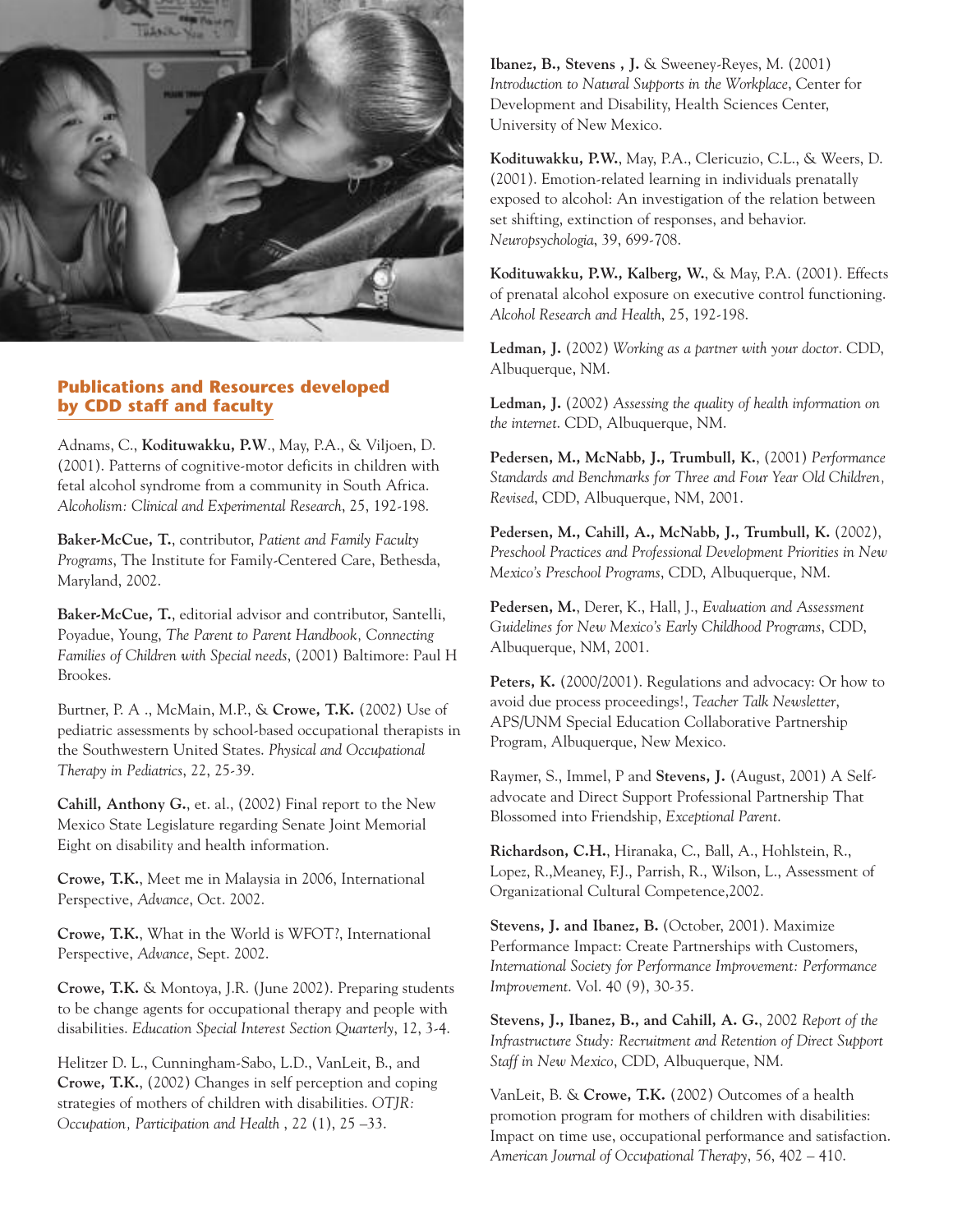#### **National & International Presentations**

**Baker-McCue, T.**, "Family Centered Care", key note address, The Fall Symposium (Cross- Disciplinary Pre-Service Preparation for Early Childhood providers) September, 2002, Lubbock Texas

**Baker-McCue, T.**, "Which Hat Am I Wearing? The Many Roles of Family Members in Professional Positions at University Centers", AUCD (Association of University Centers on Disabilities) Annual meeting and conference in Bethesda, Maryland, Nov.2001.

Batiste, S., Cano, J., **Crowe, T.K.**, Law, M. & Starnes, W. The Student Fieldwork Performance Measure (SFPM), World Federation of Occupational Therapists Congress, Stockholm, Sweden. June 2002

**Cahill, A.**, "Creating An Effective State Government-University Partnership", CDC meeting, Atlanta, GA, June, 2002.

**Cahill, A.**, " The Politics of Disability Information", CDC meeting, Atlanta, GA, June 2002

**Crowe, T.K.**, Regalado, M.S. & Poffenroth, T. Community Participation: Challenges for people with Disabilities Living in Mexico and the United States, World Federation of Occupational Therapists Congress, Stockholm, Sweden. June, 2002

**Crowe , T.K.**, Coordinator of the AOTA International Lunch, American Occupational Therapy Association Annual Conference, Miami Beach, FL. May 2002

**Kodituwakku, PW.**, "Handedness and hand skills in children with prenatal alcohol exposure". Poster presented at the 24th Annual Scientific Meeting of the Research Society on Alcoholism, Montreal, Quebec, Canada. June 25th, 2001.

**Kodituwakku, PW.**, International Symposium on neurobehavioral effects of prenatal alcohol exposure. Panel discussant. Valencia, Spain. September 11th, 2001.

**Kodituwakku, PW.**, " Is there a unique cognitive profile in children with fetal alcohol syndrome?" Invited lecture, Department of Medicine, University of Rome, Rome, Italy. September 20, 2001

**Osbourn, P.**, "The Development of an On-Line Course Using Case Studies", Deaf-blind Project Director's Meeting, January 2002, Washington D.C.

**Osbourn, P.**, "The Use of Case Studies in a Web-based Course for Providers and Families ", Deaf-Blind Project National Technical Assistance Consortium, Area One Regional Meeting. August 2001, Portland, Oregon

**Obsourn, P.**, "Structured Teaching Strategies for Children with Autism", Texas State Department of Education, Region 16 School Service Center, Amarillo, TX

**Pedersen, M.**, and Derer, K., "Maximizing School Success: Putting Professional Judgment to Work." International Pacific Rim Conference, Honolulu, HI. March 4, 2002.

**Pedersen, M.**, "What's Out There; How to Find It; What to Do With It-Making the Internet Accessible for Families of Children With Disabilities." National Bureau of Indian Affairs Early Childhood Disability Conference, Albuquerque, NM, January 15, 2002.

**Pedersen, M.**, Derer, K., "New Mexico Guidelines for Early Childhood Assessment Reports." American Association of University Centers for Disability, Bethesda, Maryland, November 30, 2001.

**Pedersen, M., Cahill, A.**, Stevenson, C., "Refocusing New Mexico's System of Early Childhood Evaluation: A Case Study in Planned Organizational Change." American Association of University Centers for Disability, Bethesda, Maryland, November 31, 2001.

**Zaremba, M.**, "IFSP Development Supporting Services in Natural Environments" National Bureau of Indian Affairs Early Childhood Disability Conference, Albuquerque, NM